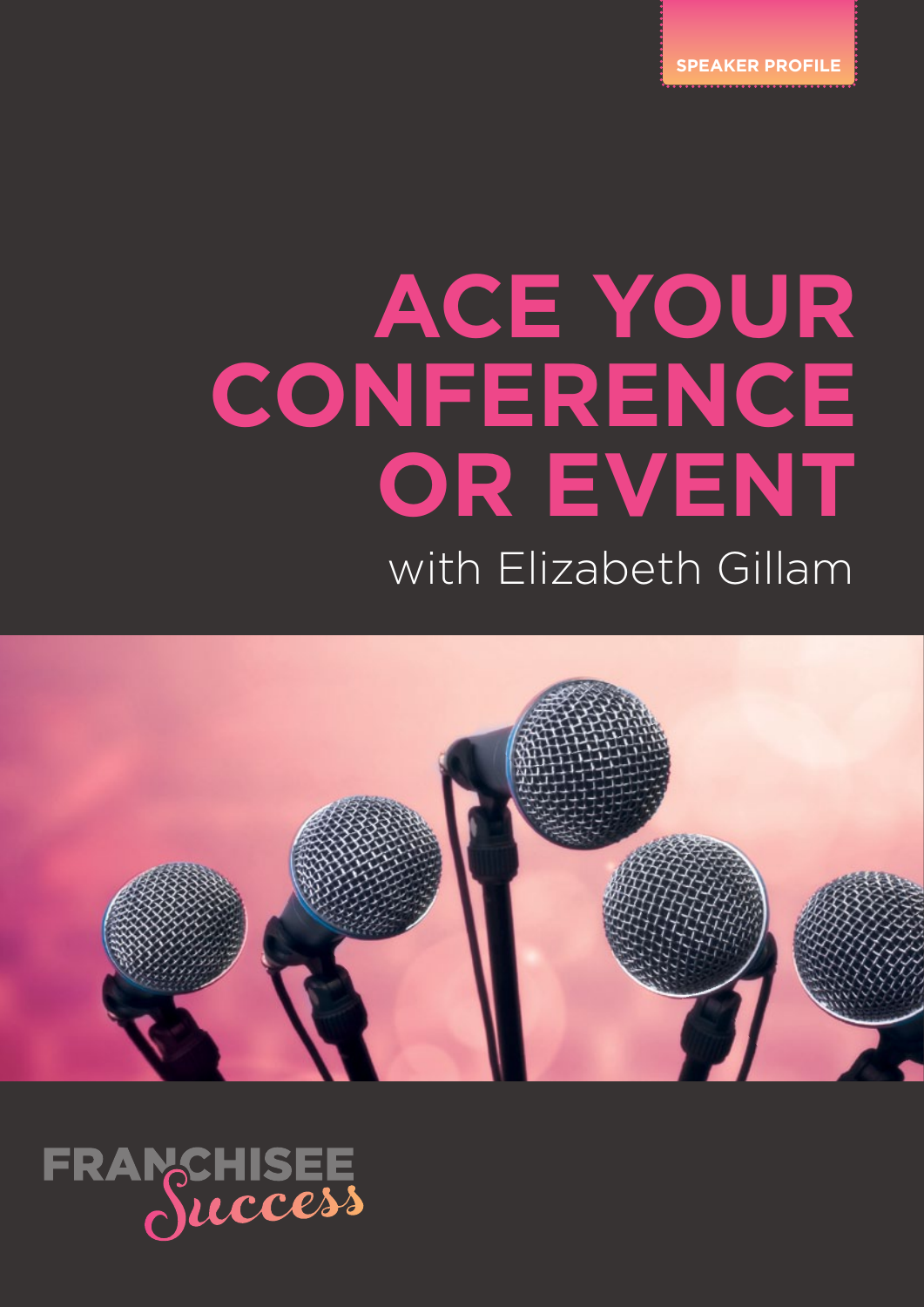

# Who is ELIZABETH GILLAM?



From accountant to award winning franchisee, to author, mentor and now keynote presenter to franchisees all over Australia, Elizabeth Gillam is a powerful inspiration to franchisees everywhere.

Her 10 year journey as a food franchisee across three different food brands saw Elizabeth develop a 6 step process to **ACE** a franchised business. Her method teaches franchisees to *Analyse* their business and team; *Customise* their business and team to improve productivity; then *Enforce* these systems within their business and team to build profit.

Elizabeth has a stable of high performing franchisees that have completed her program. They boast about being amongst the group that have the highest average transaction value, the best audit and mystery shop results, time to spend on activities that they deem important and being the franchisors award winners.

Having been a franchisee herself and experienced first hand the day to day grind of running a franchised business, Elizabeth speaks with

credibility on her subject. She injects her personable style of presentation across the stage that leads the audience to look at themselves with new eyes and ready to implement changes immediately within their business and management style to improve their profitability and performance as a franchisee.

Elizabeth is generous with the knowledge she shares, but she leaves the audience with a *"road map"* on how to be a success with their franchised business. This road map is further detailed in her book "Upsize your Profit – 6 steps to running a profitable food franchise".

Elizabeth likes to give franchisees *peace of mind* by showing them how they can know in as little a 5 minutes each morning that their business is on track. Her presentations are warmly received not only because she breaks down information into bite-size actions that leave the audience with a great take-away, but because she shows franchisees how they can have more time, more money and a team that work together to deliver a quality product with excellent customer service.



**P** 1300 159 117 **<sup>E</sup>** elizabeth@franchiseesuccess.com.au **2 <sup>W</sup>** franchiseesuccess.com.au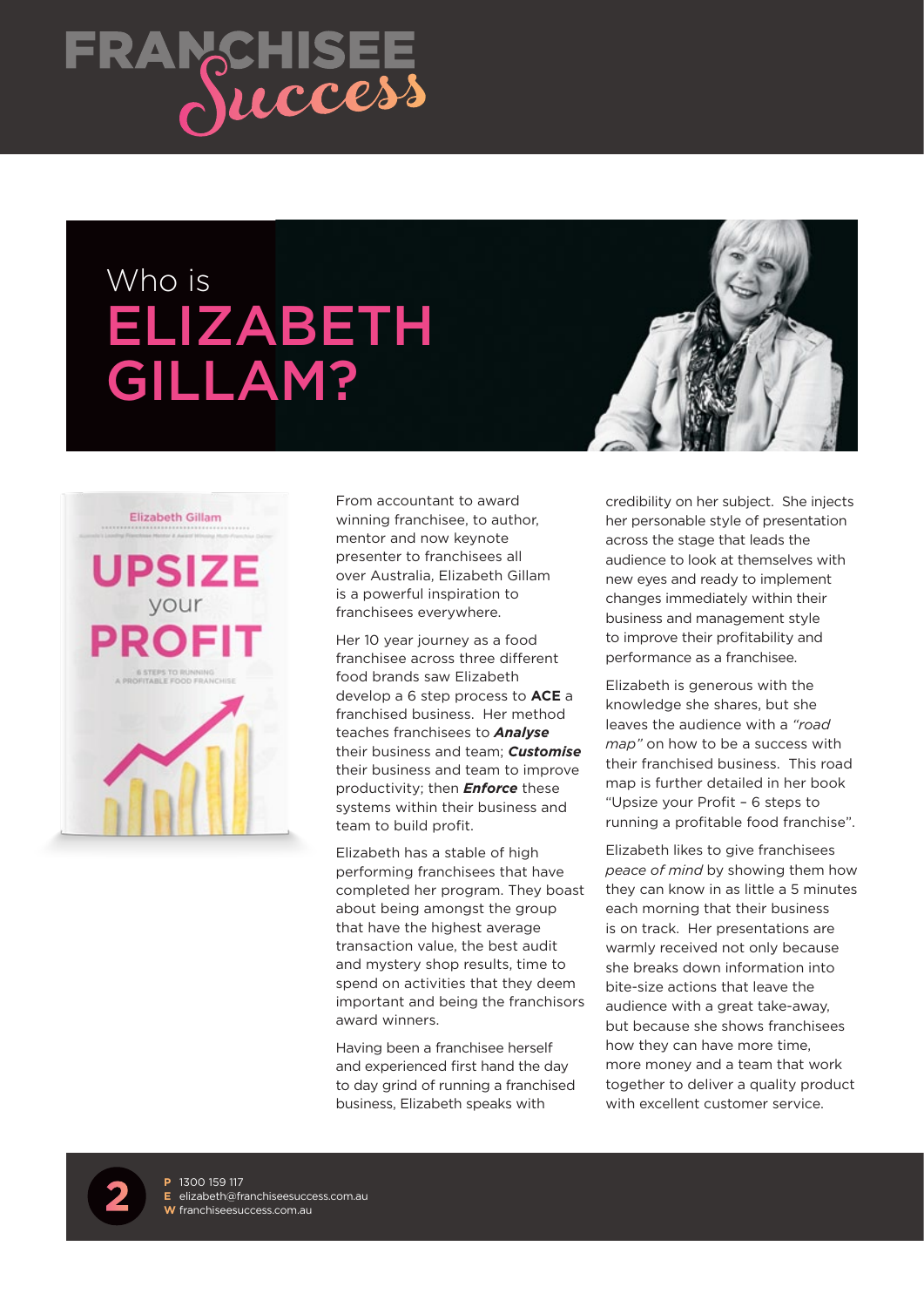## speaker profile



### **ACE YOUR BUSINESS**

#### 6 steps to running a profitable food franchise

Elizabeth explains her framework on how to become a high performance franchisee. She shares her six steps that revolve around.

- ANALYSING the current business and team performance through identification of and understanding key performance indicators and benchmarking with other high performing franchisees within the brand.
- CUSTOMISING current operational systems over and above those required of the franchisor to ensure results are in line with, or exceeding the franchise benchmark, establishing a good operational in-store team and understanding how to use key performance indicators to maximise turnover and profits.

• ENFORCING good operational habits within the franchised business unit by implementing in-store systems that involve all members of the team not just the franchisee.

### **MORE**

### More money more time and more peace of mind

Elizabeth attacks the three common problems of franchisees;

- always chasing money;
- not having enough time to do the things you want, and
- having a team that just will NOT do as you have trained them

She shares the tricks she used in her three businesses to get her life back to enjoy the perks of owning your own franchised business.

### **FRANCHISEE LOVE**

Love your brand, love your business, love your team and love 'YOU'

Elizabeth knows how important it is for franchisees to be passionate; to show their love. She shares with franchisees how important it is to love the brand and business they have bought into, and why loving your team allows the franchisee to enjoy life to the full.

### **PEACE**

### Know your business is on track by the time you have enjoyed your morning cuppa

Elizabeth shares how she and her husband implemented a monitoring system within their three franchised businesses that showed them within 5 minutes every morning that their businesses were on track and reaching the goals they had set to ensure profitability and operational excellence.

**3**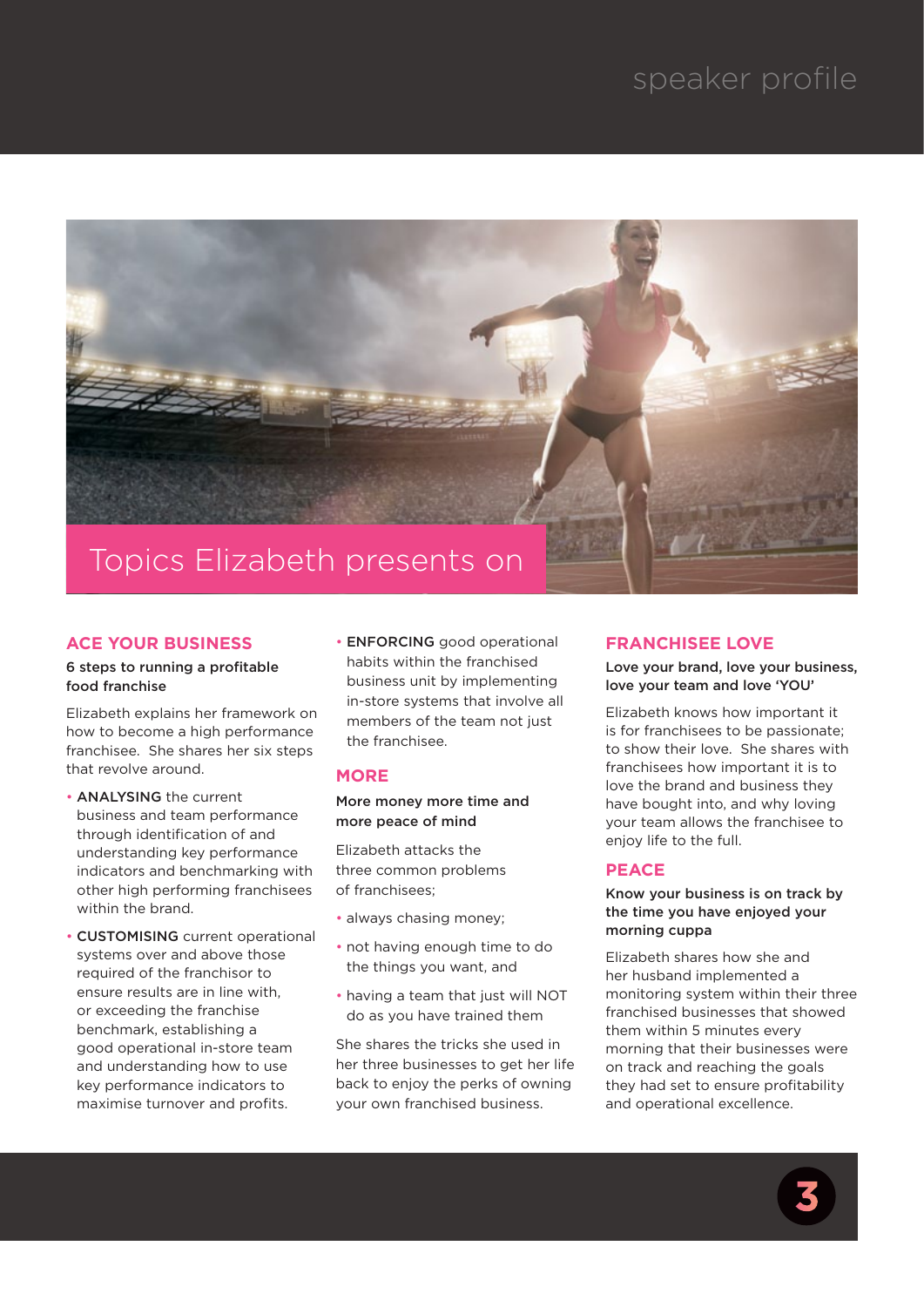

## Presenting Services

### **Elizabeth can be booked to present keynote presentations, workshops, retreats, panels she can even be the MC at your next conference**

She works closely with Franchisors to ensure that she knows the exact message that they need to get across to their franchisors. She then sets about tailor making the presentation to ensure that she

meets your needs and exceeds every expectation

Elizabeth speaks on authority on a range of topics relating to running a successful food franchise. Most of these topics she has already addressed in her book "Upsize your Profit".

Most importantly Elizabeth presents in the same way that she conducts all her business and that is she

uses her personable nature and her "hands on" experience to relate directly to the franchisee in a way that they immediately relate to. She is a very down to earth presenter who can connect with an audience regardless of where they are from or what their business may be. Elizabeth will leave any audience energised inspired and ready to take action.

Technology is making it easier than ever to deliver training to vast groups of people quickly and effectively.



Choose your topic and Elizabeth will create a specific webinar which can be delivered pre-recorded or live to your entire franchisee group.

*She's the type of person to happily share her knowledge and experience with others so they, too, can succeed in life.* 

> **Scott Meneilly, CEO Retail Zoo**

Training your entire franchisee group can be a complex task. Elizabeth is available to travel around Australia to



deliver specific training to smaller groups in half-day or full-day workshops.

Select your topics from any that Elizabeth covers in her Bronze training or from her book.

Each workshop attendee will not only leave the workshop energised inspired and ready to take action but also with a booklet covering all aspects that were covered in the workshop together with templates so that they can put the newly learned strategies into practice immediately.

### **WEBINARS CONFERENCE MASTER**<br>
WEBINARS **of Ceremonies**

Isn't it hard to get a Master of ceremonies who understands the world of franchising? Someone who just does not simply introduce and thank the presenters but will inject excitement and enthusiasm into the room.

As a multibrand franchisee Elizabeth has attended many conferences and knows first hand what works and what doesn't. Talk to her about how to bring your conference alive.



**P** 1300 159 117 **<sup>E</sup>** elizabeth@franchiseesuccess.com.au **4 <sup>W</sup>** franchiseesuccess.com.au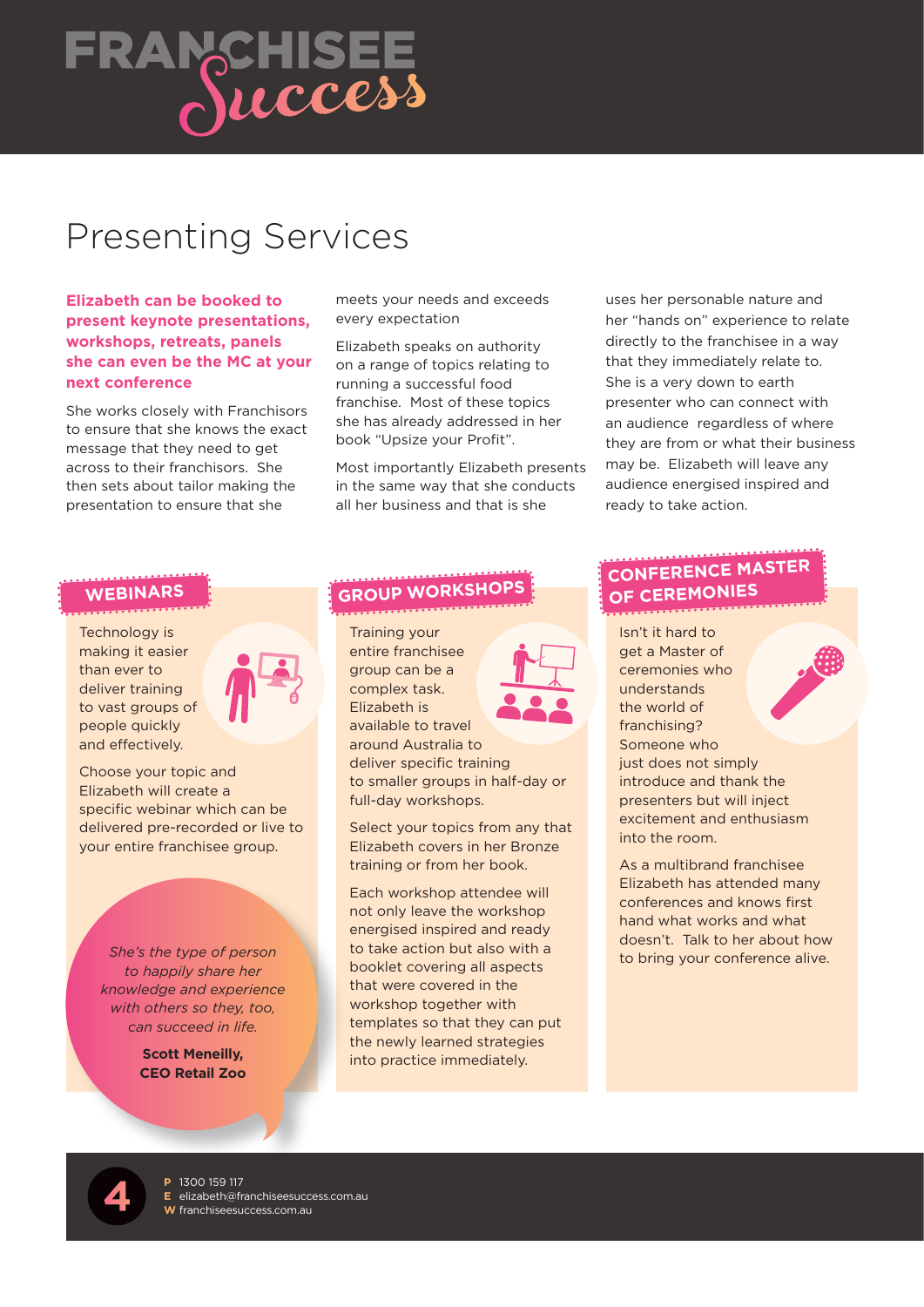# Why choose ELIZABETH GILLAM?



### Let's be honest, there are a lot of presenters out there who:

- Claim to be experts in being a franchisee
- Claim to know how to run a franchised business unit
- Claim to have all the answers

### But if you want someone with:

- Credibility
- Real life experience
- Loads of passion

*I personally asked Elizabeth to conduct a financial training seminar at one of our franchising conferences in order to teach Franchise Partners "best practice".* 

**Katherine Sampson, Healthy Habits Founder** You need to engage Elizabeth at your next conference or franchisee meeting.

### She is:

- Easy to work with
- Committed to make your event as successful as possible
- On board to get your message across

Elizabeth presents in her own personable upbeat and energetic way to leave the audience:

- Enthusiastic and energised
- Ready to take action

### Elizabeth individualises each presentation to suit your conference theme and purpose.

She can be booked for:

- Key note presentations
- Workshops
- Retreats
- Panels
- Master of Ceremonies